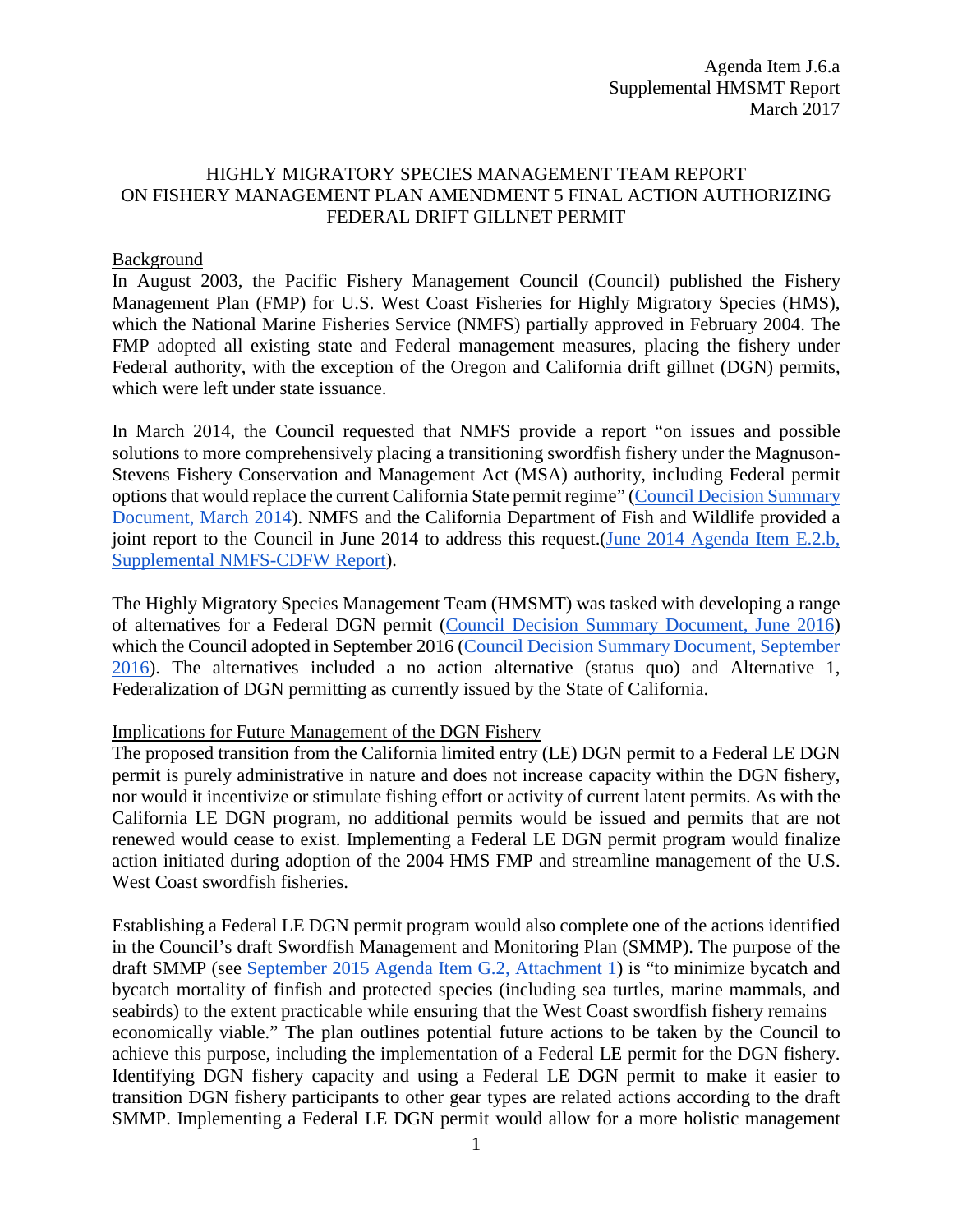approach and provide the Council with the flexibility to address such future management measures for the swordfish fishery. Further, establishing a Federal LE DGN permit would support more efficient management. These actions would undergo the Council process and continue to allow California to participate in the management of the DGN fishery through its representation on the Council and its advisory bodies.

### Amendments to the HMS FMP

Implementing a Federal LE DGN permit program would require an amendment to the HMS FMP. Proposed LE DGN amendment language, provided in [Agenda Item J.6, Attachment 2,](http://www.pcouncil.org/wp-content/uploads/2017/02/J6_Att2_Amendment_5_Final_2-07-17_Mar2017BB.pdf) includes housekeeping changes which are also proposed under Amendment 4 to the HMS FMP. The Council could adopt all of these proposed changes, including those that overlap with Amendment 4. Alternatively, the Council could adopt only the changes that relate to a Federal LE DGN permit program. The HMSMT offers LE DGN amendment language in the Appendix to this report which does not include overlap with Amendment 4. The language includes management measures that would implement a Federal LE DGN permit program and some minor revisions to existing HMS FMP text.

### Recommendations

- 1) Adopt Alternative 1 as the Council's Final Preferred Alternative
- 2) Adopt LE DGN amendment language as outlined in the Appendix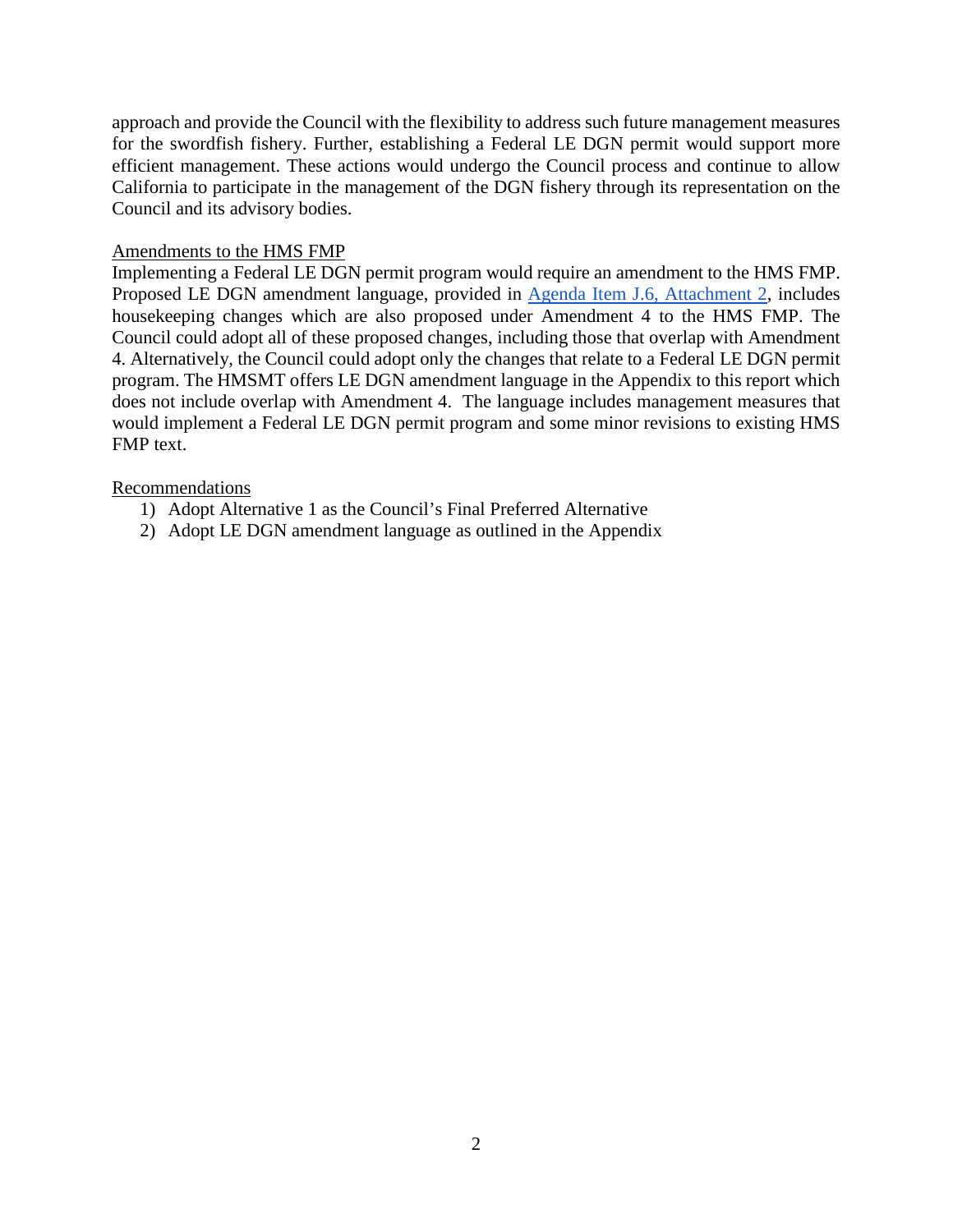# **Appendix: Proposed LE DGN Amendment Language**

- In Section 6.2.5, *Permits,* add the following language: *For individuals fishing with drift gillnet gear, a Federal limited entry drift gillnet (DGN LE) permit is required. These Federal DGN LE permits are subject to the following conditions:*
	- *DGN LE permits are issued to an individual, and a vessel must be specified on the permit.*
	- *DGN LE permits are issued annually for the fishing year starting April 1 and ending March 31 of the following year.*
	- *Upon publication of NMFS' final rule to establish the Federal DGN permit, all California DGN permit holders would be eligible for a Federal DGN permit. If a 2017-2018 state permit renewal application is not received by CDFW or postmarked by March 31, 2018, the permit holder will not be eligible to receive a 2018-2019 Federal DGN permit.*
	- *Thereafter, the deadline for receipt or postmark of a Federal DGN permit renewal application would be April 30 of the fishing year (e.g., April 30, 2019 for the April 1, 2019 - March 31, 2020 fishing year).*
	- *A DGN permit that has expired will not be renewed unless the permit owner requests reissuance by July 31 (three months after the renewal application deadline) and NMFS determines that failure to renew was proximately caused by illness, injury, or death of the permit owner. If the permit expires, it will be forfeited and NMFS will not reissue the permit to anyone.[1](#page-2-0)*
	- *DGN LE permits can be transferred at most once every three fishing years. For the purpose of determining transfer eligibility, the fishing year starts April 1 and ends March 31 of the following year.*
	- *DGN permits may be transferred to another individual only if the current permit holder has held the Federal DGN LE permit for a minimum of three consecutive years (counted April 1 to March 31 of the following year). At the time of the establishment of the Federal DGN LE permit system, the length of time an individual has held a California drift gillnet limited entry permit carries over (e.g., if an individual has held a California drift gillnet limited entry permit for 2 years, they are eligible to transfer the Federal DGN LE permit after 1 year). Exceptions to this limitation on permit transfer may be made under the following circumstances:*

<span id="page-2-0"></span><sup>&</sup>lt;sup>1</sup> These renewal deadlines (April 30 and July 31) for the Federal DGN permit differ from the state permit renewal deadlines but are consistent with procedures for other Federal permits. Compared to the state DGN permit, the July 31 deadline imposes a shorter renewal window period and does not provide a mechanism to appeal for reinstatement in the event of a failure to renew.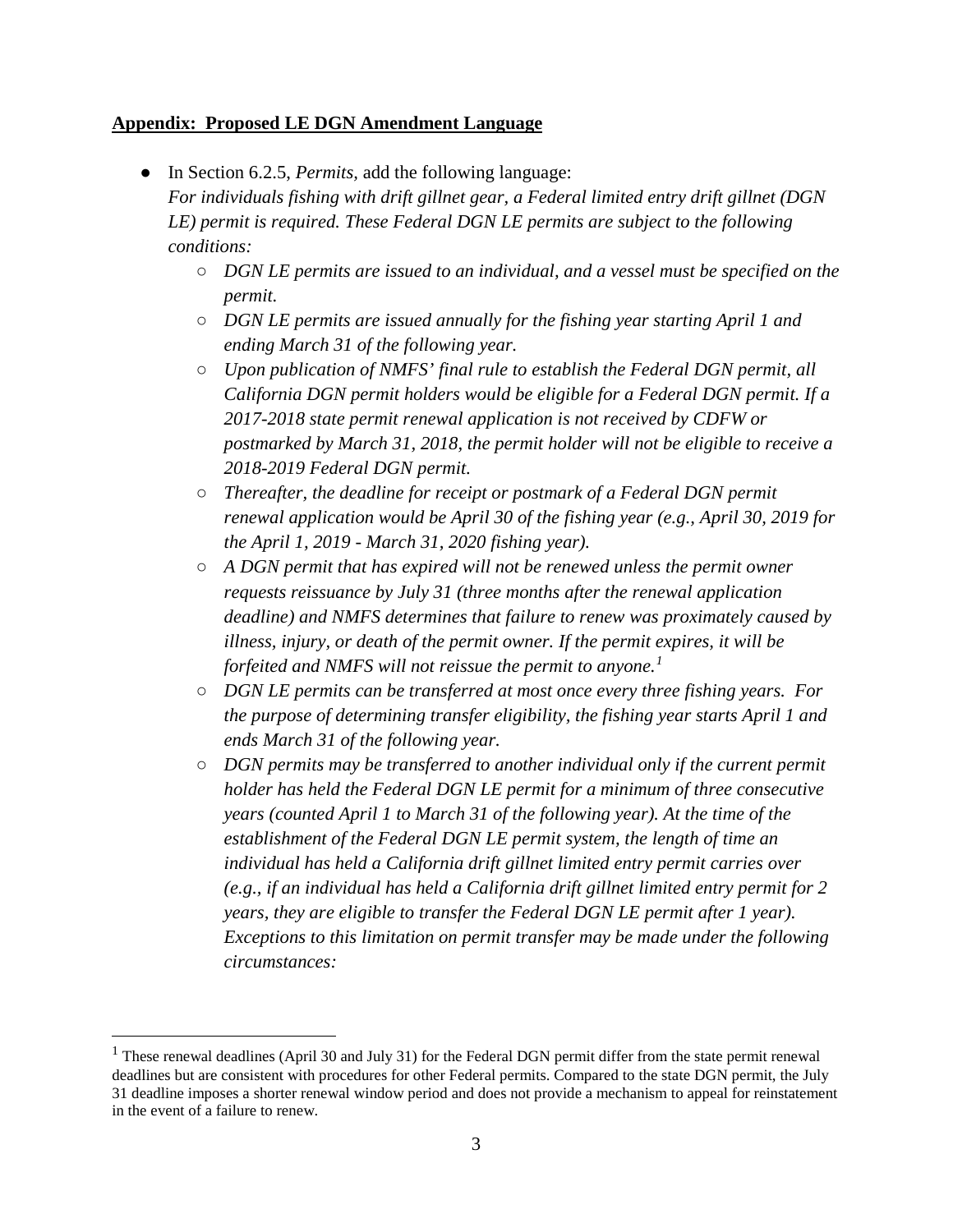- The permittee suffers from a serious illness or permanent disability that *prevents the permittee from earning a livelihood from commercial fishing.*
- *If the permittee's heirs or estate submit a transfer request within six months of the permittee's death.*
- *Upon dissolution of marriage if the permit is held as community property.*
- *A permit holder may designate another individual to fish under their permit for up to 15 days per year; the substitute must hold a valid general HMS permit and comply with all other Federal permitting requirements.*
- In section 1.6.4, *Relationship to Existing Fishery Management*, remove sentences 3 and 4.
	- "For example, the drift gillnet fishery is currently subject to controls under California law and regulations and under Marine Mammal Protection Act (MMPA) and Endangered Species Act (ESA) regulations. To obtain the complete set of regulations, a fisher would have to go to three sources."
- In section 2.4, *Fixed Elements of the Fishery Management Plan*, remove sentence 2 in bullet point 5.
	- "This FMP does not propose a Federal limited entry program for any HMS fishery at this time."
- In section 6.2.1, *Drift Gillnet Fishery Management Measures*, revise paragraph 1 to remove a reference to California state regulations.
	- "The drift gillnet fishery for swordfish and shark (14" minimum mesh size) is managed under numerous complex and detailed Federal and state regulations to protect the populations fished as well as the protected species incidentally taken. These regulations are described in Appendixes B and C to the original FMP FEIS (PFMC 2003), the latter being the California code for fishing swordfish and shark with minimum stretched mesh of 14 inches required."
- In section 6.2.1, in the *State Restrictions* subsection, the second to last paragraph would require minor changes. The second half of the first sentence would be revised.
	- "This FMP endorses or adopts in the FMP all Federal conservation and management measures in place under the MMPA and ESA; adopts all state regulations for swordfish/shark drift gillnet fishing under Magnuson-Stevens authority except limited entry programs (which will remain under states' authority); modifies an OR closure inside 1000 fm (or way point equivalent) to be in effect year round; closes EEZ waters off WA to all drift gillnet fishers; and continues the current turtle protection closure north of Point Sur, CA to 45° N latitude (August 15 to November 15)."
	- The second to last sentence would also be revised to include clarifying language ("However, *at the time of the original adoption of the FMP,* the Council